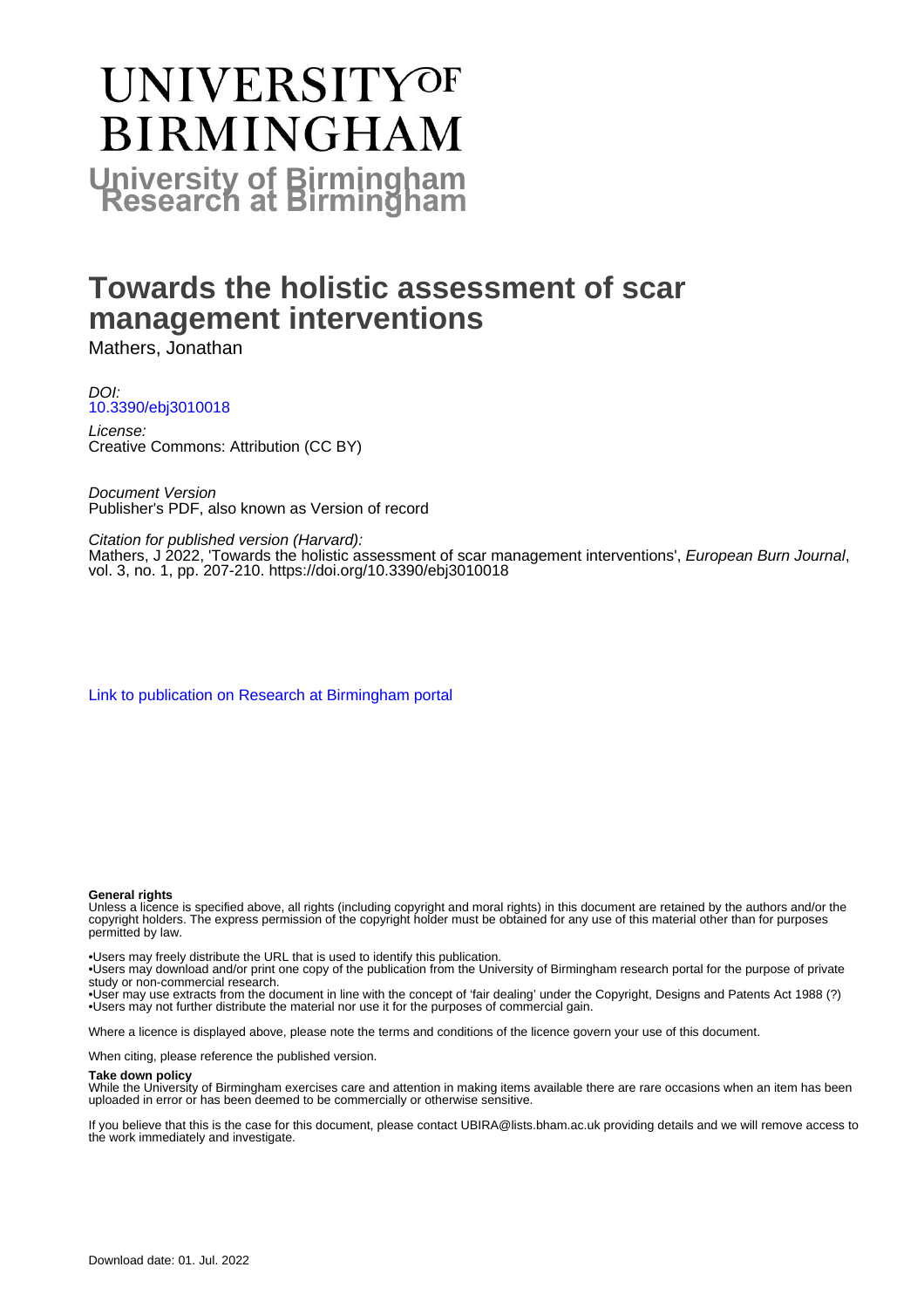



## *Commentary* **Towards the Holistic Assessment of Scar Management Interventions**

**Jonathan Mathers**

Institute of Applied Health Research, University of Birmingham, Birmingham B15 2TT, UK; j.m.mathers@bham.ac.uk

**Abstract:** Presently, research assessments of burn scar management interventions focus on measures of scarring and scar features. However, qualitative research demonstrates that patients experience scarring and scar management therapies holistically. Patient-centred assessment should reflect this. An agreement is required regarding what to assess, which tools and measures to use and at what time points. Key issues include (1) whether and how burn- or scar-related quality-of-life measures could be included in the assessment of scar management interventions and how these are weighed against scar measures; (2) routine inclusion of the assessment of treatment burden (or treatment experience) in comparative research and (3) generating further understanding of the relationship between scar management and psychosocial adaptation, along with an assessment of this. A debate concerning a holistic and standardized evaluation of scar management interventions is needed to ensure that future evidence-based decisions are made in a patient-centred manner.

**Keywords:** scar management; scar assessment; patient centred; scar treatment experience; psychosocial adaptation



**Citation:** Mathers, J. Towards the Holistic Assessment of Scar Management Interventions. *Eur. Burn J.* **2022**, *3*, 207–210. <https://doi.org/10.3390/ebj3010018>

Academic Editors: Zephanie F. Tyack and Jill Meirte

Received: 7 February 2022 Accepted: 7 March 2022 Published: 8 March 2022

**Publisher's Note:** MDPI stays neutral with regard to jurisdictional claims in published maps and institutional affiliations.



**Copyright:** © 2022 by the author. Licensee MDPI, Basel, Switzerland. This article is an open access article distributed under the terms and conditions of the Creative Commons Attribution (CC BY) license [\(https://](https://creativecommons.org/licenses/by/4.0/) [creativecommons.org/licenses/by/](https://creativecommons.org/licenses/by/4.0/)  $4.0/$ ).

## **1. The Issue**

There is a need for better evidence to underpin patients', parents' and clinicians' choices regarding scar therapies in burns aftercare [\[1\]](#page-3-0). A consensus is needed regarding what to assess in research studies, which tools and measures to use and at what time points. Presently, clinical research assessments of scar management interventions focus more predominantly on measures of scarring and individual scar features [\[2](#page-3-1)[–4\]](#page-3-2). Systematic reviews demonstrate that judgements of the efficacy of pressure garment therapy (PGT), one mainstay of scar management, have largely been made according to scar outcomes including the use of aggregate scar scales and individual measures, such as scar thickness, colour and pliability [\[2,](#page-3-1)[3\]](#page-3-3). However, patients experience scarring and scar management therapies much more broadly, and a patient-centred evaluation of scar management interventions should reflect this.

Scar management impacts not only on physical scar processes and outcomes, but also psychological and psychosocial processes. Qualitative research with patients and parents of paediatric patients shows that they view scar management and related outcomes holistically [\[5\]](#page-3-4). They value a complex set of factors beyond the clinical assessment of scarring, including function, psychological adaptation, body image, activities, relationships and treatment burden. Martin's phenomenological study of the experience of PGT also shows how scar management impacts people's self-image and identity [\[6\]](#page-3-5). Whilst patients' accounts of scar management and related outcomes do include descriptions of scarring and features of scars, these are likely influenced by expectations for scar therapies set via interactions with clinical staff. In a UK interview study, patients often used terms that were also used by therapists to describe the clinical intention of PGT; whilst in unprompted discussions around scarring, they tended to make overarching personal and subjective judgements regarding their appearance [\[5\]](#page-3-4). Thus, demonstrable effects in measurable scar features, clinically and statistically, may not necessarily result in equivalent effects on patients' own judgements of scarring and appearance.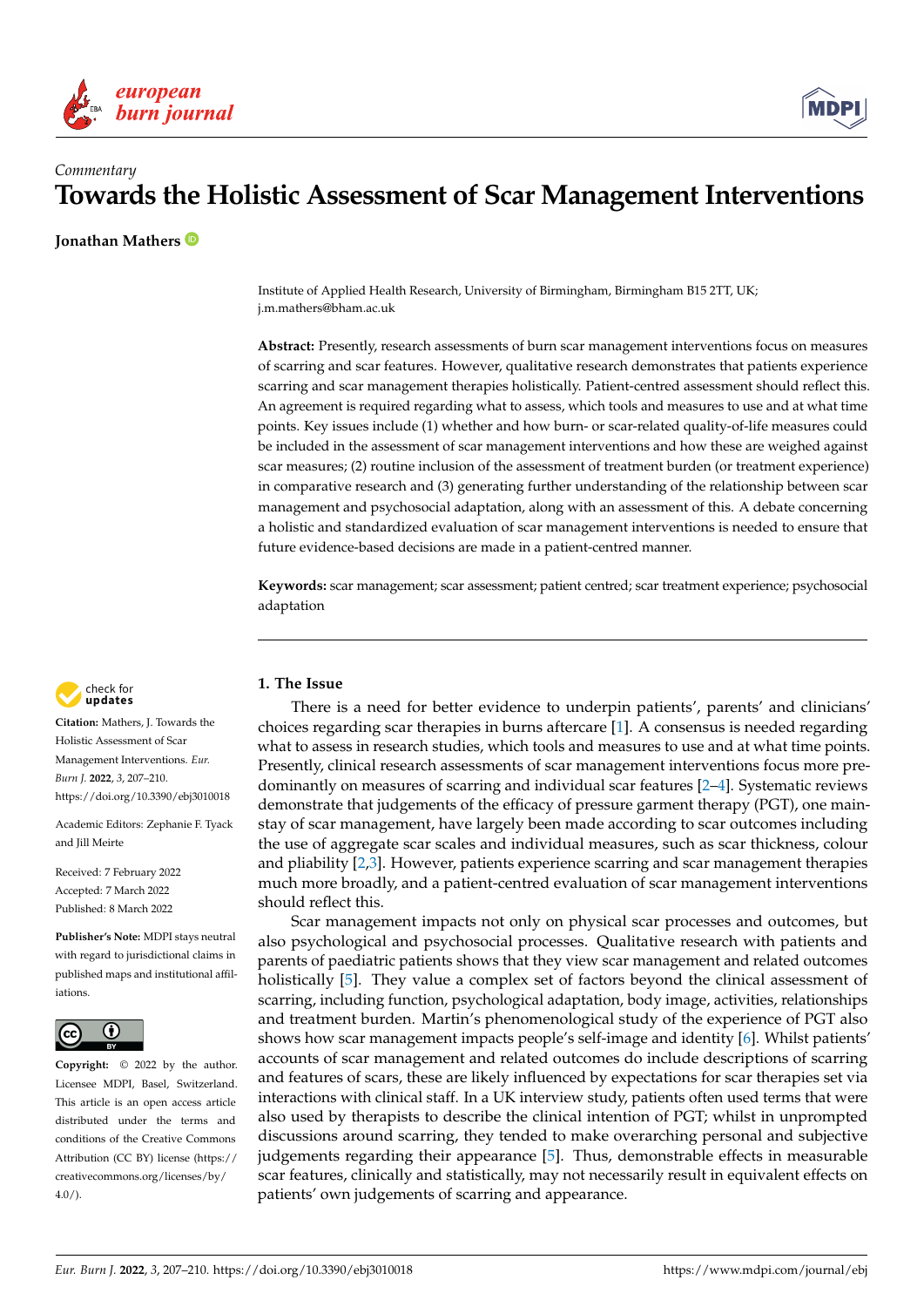A systematic review and synthesis of qualitative evidence in adult burns to define a patient-centred set of outcome domains showed that psychosocial adaptation was a core overriding concern for patients [\[7\]](#page-3-6). As there is not always a clear, consistent and strong association between injury or scar severity and psychosocial outcomes [\[8,](#page-4-0)[9\]](#page-4-1), we should not assume that incremental benefits to scar outcomes translates to longer term psychosocial outcomes that are appreciable to patients.

Qualitative research studies also demonstrate that scar therapies and other treatments are associated with a considerable burden, which in turn not only impact their adherence to therapy [\[10](#page-4-2)[,11\]](#page-4-3), but also potentially broader psychological and psychosocial outcomes [\[6\]](#page-3-5). A detailed understanding of this burden should be a core component of any holistic assessment and comparison of scar interventions.

Taken together, these observations challenge a predominant reliance on narrowly defined assessments of scarring if the evaluation of scar interventions is to be patient-centred.

#### **2. What Is Required**

A further discussion and debate to understand how to assess the effect of scar management interventions holistically is now needed. In 2020, Edgar and colleagues called for a discussion regarding the best practice in quality-of-life assessment in burns, suggesting that a refocusing on the impact of 'scarring of the mind' on recovery of quality of life was needed, as opposed to a sole reliance on scar outcomes [\[12\]](#page-4-4). The case presented here is analogous, though with a challenge to the distinction between scar and quality-of-life outcomes. Issues to resolve include:

Firstly, a discussion is needed on whether a health- or scar-related quality-of-life assessment should routinely be included in the evaluation of scar management interventions, and if so, how this is weighed against scar measures and outcomes. In a UK National Institute for Health Research feasibility study for a trial of PGT, one key recommendation was that a measure of burn- or scar-related quality of life be considered as a primary or co-primary endpoint in any subsequent trial [\[13\]](#page-4-5). Implementation of this requires an agreement on which tools to use to ensure the standardisation of clinical research assessment, comparability of outcomes across studies and to facilitate a more effective synthesis of evidence of effectiveness. Currently, there are a number of tools available; the BSHS-B is the most commonly used and recommended by Edgar and colleagues [\[12\]](#page-4-4); there is also the scar-specific quality-of-life tool, the BBSIP [\[14\]](#page-4-6), and more recently, the development of the CARe burn scales in the UK [\[15\]](#page-4-7). An agreement on which scales to routinely use in the evaluation of scar management interventions is needed, for example, according to conceptual content [\[5](#page-3-4)[,7\]](#page-3-6), validation evidence [\[16\]](#page-4-8), availability for adults and children, and also to assess the impact on parents. For young children, the availability and validity of parent proxy measures is also a key issue concerning assessment in paediatric burns. Consideration of cross-cultural issues, including an equivalence of concepts, and availability and validation of tools in relevant languages is needed.

Secondly, treatment burden should be a core component of assessment. At present, whilst burden is assessed to a limited extent as components in some burn-related quality-of-life tools, there is not a comprehensive conceptualisation of treatment burden in burns to inform a detailed assessment of this. The assessment of treatment burden across chronic diseases is still an emerging research field. Attempts have been made to conceptualise treatment burden across conditions, with ongoing efforts to operationalise these as part of clinical assessment [\[17](#page-4-9)[–19\]](#page-4-10). Whilst the role treatment plays in patients' self-management strategies in burns have been acknowledged [\[20\]](#page-4-11), a detailed definition and conceptualisation of treatment burden to underpin assessment is required. Perhaps this could be alternatively conceptualised as 'treatment experience' as the label burden has largely negative connotations, whilst we know that some patients experience scar management as a positive and enabling treatment process [\[5](#page-3-4)[,6\]](#page-3-5).

Thirdly, the relationship between scar management and psychosocial adaptation to burn injury, and the assessment of this, should also be the focus of further research.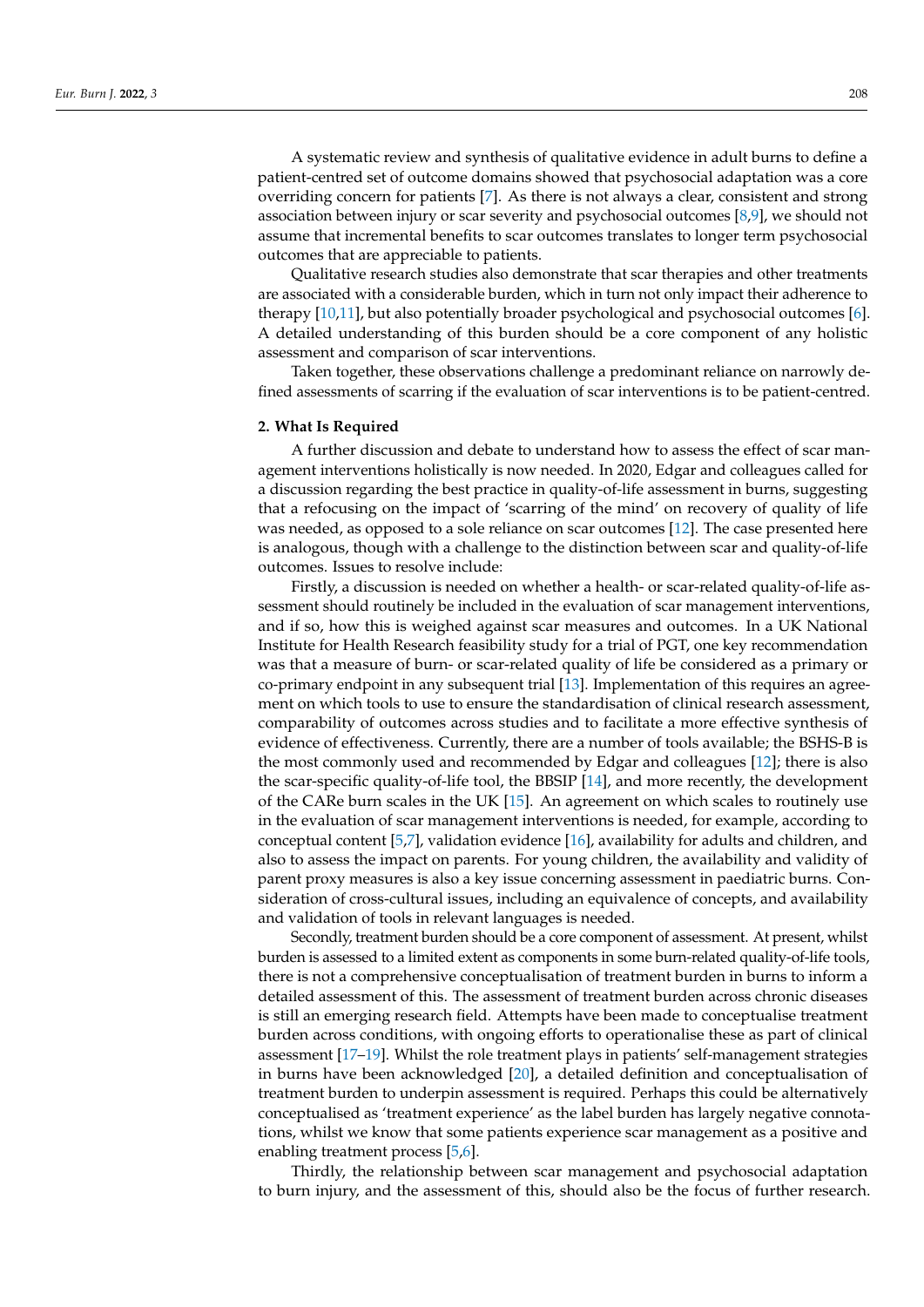A recent systematic review and synthesis of qualitative research studies undertaken with adult burns patients showed that adaptation is the most commonly occurring theme in the existing qualitative burns literature, regardless of national and cultural setting [\[7\]](#page-3-6). Sense of self was suggested as a core overarching concept that should be considered as part of outcome assessment related to adaptation. Psychosocial adaptation, a term used across disciplines, is often a slippery and ill-defined concept that has been operationalised in a myriad of different ways, for example, with varied terminology, conceptualization and assessment [\[21\]](#page-4-12). Adaptation to chronic disease has been studied and theorized in both sociology and psychology; work from medical sociology focused on the threat to self that injury and chronic disease comprise [\[22](#page-4-13)[,23\]](#page-4-14), and via psychological theories of adaptation, including theories of stress and coping [\[24](#page-4-15)[,25\]](#page-4-16). Whilst psychosocial adaptation is complex conceptually, and requires consensus regarding assessment, it is paramount in patients' narratives of recovery from burn injury. In health research, it is often conflated with health-related quality of life. Presently, some burn-specific quality-of-life measures include content that is arguably reflective of psychosocial adaptation components, but these are not expressly labelled or conceptualised as such. Recently, there have been calls to include psychosocial adaptation in the International Classification of Functioning, Disability and Health [\[26\]](#page-4-17).

Finally, there should be further reflection on the patient-centred use of scar assessment tools in routine clinical practice. Patient-centred scar assessment has been explored via qualitative research in the UK [\[27\]](#page-4-18). Whilst this work may not be generalisable to all settings, it provides a framework to understand patient-centred scar assessment during routine follow-up and some simple recommendations for patient-centred practice, such as a clarity of purpose for scar assessment and clear feedback loops to patients. Participants in this research also noted that they valued the ability to focus on psychological impact and rehabilitation via the use of tools such as the BBSIP. This finding is echoed in plans for innovative work to establish how graphical feedback from e-PROMs might be therapeutic for children with life-altering skin conditions [\[28\]](#page-4-19).

In conclusion, similar to previous calls to assess quality of life routinely in patient follow-up, a further debate concerning the holistic evaluation of scar management interventions is needed to ensure that future evidence-based decisions are made in a patient-centred manner.

**Funding:** This research received no external funding.

**Institutional Review Board Statement:** Not applicable.

**Informed Consent Statement:** Not applicable.

**Conflicts of Interest:** The authors declare no conflict of interest.

### **References**

- <span id="page-3-0"></span>1. Finnerty, C.C.; Jeschke, M.G.; Branski, L.K.; Barret, J.P.; Dziewulski, P.; Herndon, D.N. Hypertrophic scarring: The greatest unmet challenge after burn injury. *Lancet* **2016**, *388*, 1427–1436. [\[CrossRef\]](http://doi.org/10.1016/S0140-6736(16)31406-4)
- <span id="page-3-1"></span>2. Anzarut, A.; Olson, J.; Singh, P.; Rowe, B.H.; Tredget, E.E. The effectiveness of pressure garment therapy for the prevention of abnormal scarring after burn injury: A meta-analysis. *J. Plast. Reconstr. Aesthet. Surg.* **2009**, *62*, 77–84. [\[CrossRef\]](http://doi.org/10.1016/j.bjps.2007.10.052) [\[PubMed\]](http://www.ncbi.nlm.nih.gov/pubmed/18249046)
- <span id="page-3-3"></span>3. Ai, J.W.; Liu, J.T.; Pei, S.D.; Liu, Y.; Li, D.S.; Lin, H.M.; Pei, B. The effectiveness of pressure therapy (15–25 mmHg) for hypertrophic burn scars: A systematic review and meta-analysis. *Sci. Rep.* **2017**, *7*, 40185. [\[CrossRef\]](http://doi.org/10.1038/srep40185) [\[PubMed\]](http://www.ncbi.nlm.nih.gov/pubmed/28054644)
- <span id="page-3-2"></span>4. Young, A.E.; Davies, A.; Bland, S.; Brookes, S.; Blazeby, J.M. Systematic review of clinical outcome reporting in randomised controlled trials of burn care. *BMJ Open* **2019**, *9*, e025135. [\[CrossRef\]](http://doi.org/10.1136/bmjopen-2018-025135) [\[PubMed\]](http://www.ncbi.nlm.nih.gov/pubmed/30772859)
- <span id="page-3-4"></span>5. Jones, L.L.; Calvert, M.; Moiemen, N.; Deeks, J.J.; Bishop, J.; Kinghorn, P.; Mathers, J. Outcomes important to burns patients during scar management and how they compare to the concepts captured in burn-specific patient reported outcome measures. *Burns* **2017**, *43*, 1682–1692. [\[CrossRef\]](http://doi.org/10.1016/j.burns.2017.09.004)
- <span id="page-3-5"></span>6. Martin, C.; Bonas, S.; Shepherd, L.; Hedges, E. The experience of scar management for adults with burns: An interpretative phenomenological analysis. *Burns* **2016**, *42*, 1311–1322. [\[CrossRef\]](http://doi.org/10.1016/j.burns.2016.03.002)
- <span id="page-3-6"></span>7. Mathers, J.; Moiemen, N.; Bamford, A.; Gardiner, F.; Tarver, J. Ensuring that the outcome domains proposed for use in burns research are relevant to adult burn patients: A systematic review of qualitative research evidence. *Burns Trauma* **2020**, *8*, tkaa030. [\[CrossRef\]](http://doi.org/10.1093/burnst/tkaa030)